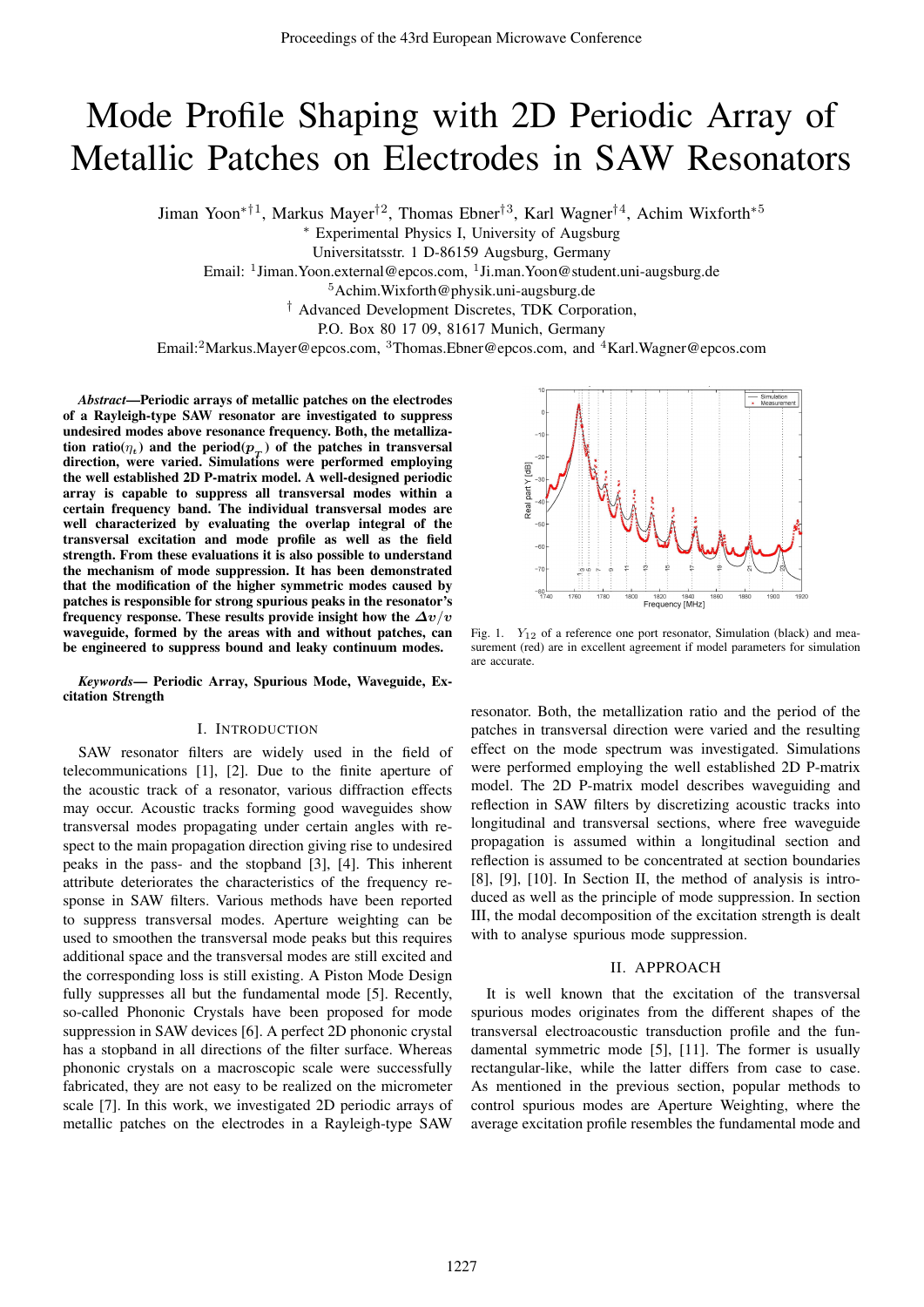

Fig. 2. Excitation strengths of transversal modes. Only symmetric modes are shown on the bar plot since the anti symmetric mode cancel out.

a Piston Mode device, where a rectangular fundamental mode,  $\psi_1$ , is enforced [11]. In principle, the 2D P-matrix method allows to represent the conductance as the sum of modal contributions [9]. However, this method is a bit complicated to be interpreted directly. A simple scheme to guess the position of peaks originating from higher transversal modes is the assumption of sinusoidal modes in a velocity profile with infinitely high walls, [4], where the parabolic approximation is assumed and mode coupling by reflection is not considered, i.e.,

$$
k_x^2 + k_y^2(1+\gamma) = k_0^2 \tag{1}
$$

where  $k_x = \frac{\pi}{p_x}$  $\frac{n}{p_L}$ , the wave number of longitudinal periodicity  $(p_L)$  of active fingers,  $k_y = \frac{\pi}{A}$  $\frac{\pi}{A} \cdot m$ , and A is the aperture of the waveguide.  $\gamma$  is the anisotropy coefficient and is assumed to be constant.  $k_0 = \frac{2\pi f_m}{r}$  $\frac{w_0}{w_0}$  is the wave number in x-direction, where  $v_0$  is the velocity in x-direction and  $f_m$  is the frequency of mode m. By solving the above equation for  $f_m$  we obtain;

$$
f_m = f_0 \sqrt{1 + \left(\frac{p_L m}{A}\right)^2 (1 + \gamma)},\tag{2}
$$

where  $f_0 = \frac{v_0}{2\pi}$  $\frac{v_0}{2p_L}$  is the resonance frequency for the one dimensional case. Since the coupling is neglected in this simple approximation, deviations from the peak positions become larger the higher the mode numbers are (Fig 1). For the low lying transversal modes, contrarily, the positions of the peaks are predicted quite precisely.

To investigate the symmetric modal contribution of the observed peaks, we have to look at the excitation strength of each mode. The excitation strength of the  $k^{th}$  mode is the scalar product of excitation profile and mode profile over the transversal direction [11], i.e.,

$$
E^{k} = \langle e(y)|\psi^{k}(y)\rangle = \int_{-\frac{A}{2}}^{\frac{A}{2}} e(y) \cdot \psi^{k}(y) dy, \tag{3}
$$

where  $e(y)$  and  $\psi^k(y)$  are the transversal excitation and mode profile of the  $k^{th}$  mode, respectively. Both functions,  $e(y)$  and  $\psi^k(y)$ , are normalized. Since antisymmetric modes



Fig. 3. Field strength over the complete frequency range (top) and conductance frequency response (bottom). Supplementary vertical lines indicate spurious peaks.

are cancelled out, only the symmetric transversal modes are visible in the spectrum. Hence, only the symmetric modes are indicated in Fig 1.

# III. ANALYSIS

We study the effect of 2D periodic patches on electrodes for one port resonators with 5 different periods for the patch and 6 different patch metallization ratios. A one-port resonator without patches serves as reference structure.  $128^{\circ}Y$  -  $X$   $LiNbO<sub>3</sub>$ is chosen as a substrate material, where the surface of the substrate is coated with  $SiO<sub>2</sub>$ . For the electrodes and patches, the same kind of metallization is used. Here, we mainly discuss the analysis of two resonators; one is the reference and the other one is the case with the optimum mode suppression. The comparison is good enough to grasp the principle of mode suppression by the periodic array. First we consider the reference structure.

### *A. One Port Resonator: Reference Structure*

Over the entire active aperture, the transversal metallization ratio is homogeneous. Therefore the transversal excitation profile is given by;

$$
e = \begin{cases} e_0 & y \in \left[ -\frac{A}{2}, \frac{A}{2} \right] \\ 0 & else \end{cases} \tag{4}
$$

However, in general, the excitation profile is frequency dependent and can be obtained from 2D P-matrix computation [11]. In the calculation of modal contributions to admittance, Eq. (3) and (4) are used and the frequency dependency of the excitation and mode profile is considered (Fig. 2). In Fig. 1, the fundamental mode dominates the conductance characteristics. The  $1^{st}$  symmetric mode is very close to the fundamental mode and nearly fully covered by it. Although the subsequent modes have lower and lower excitation strength, they are better visible in the conductance since they are located at frequencies with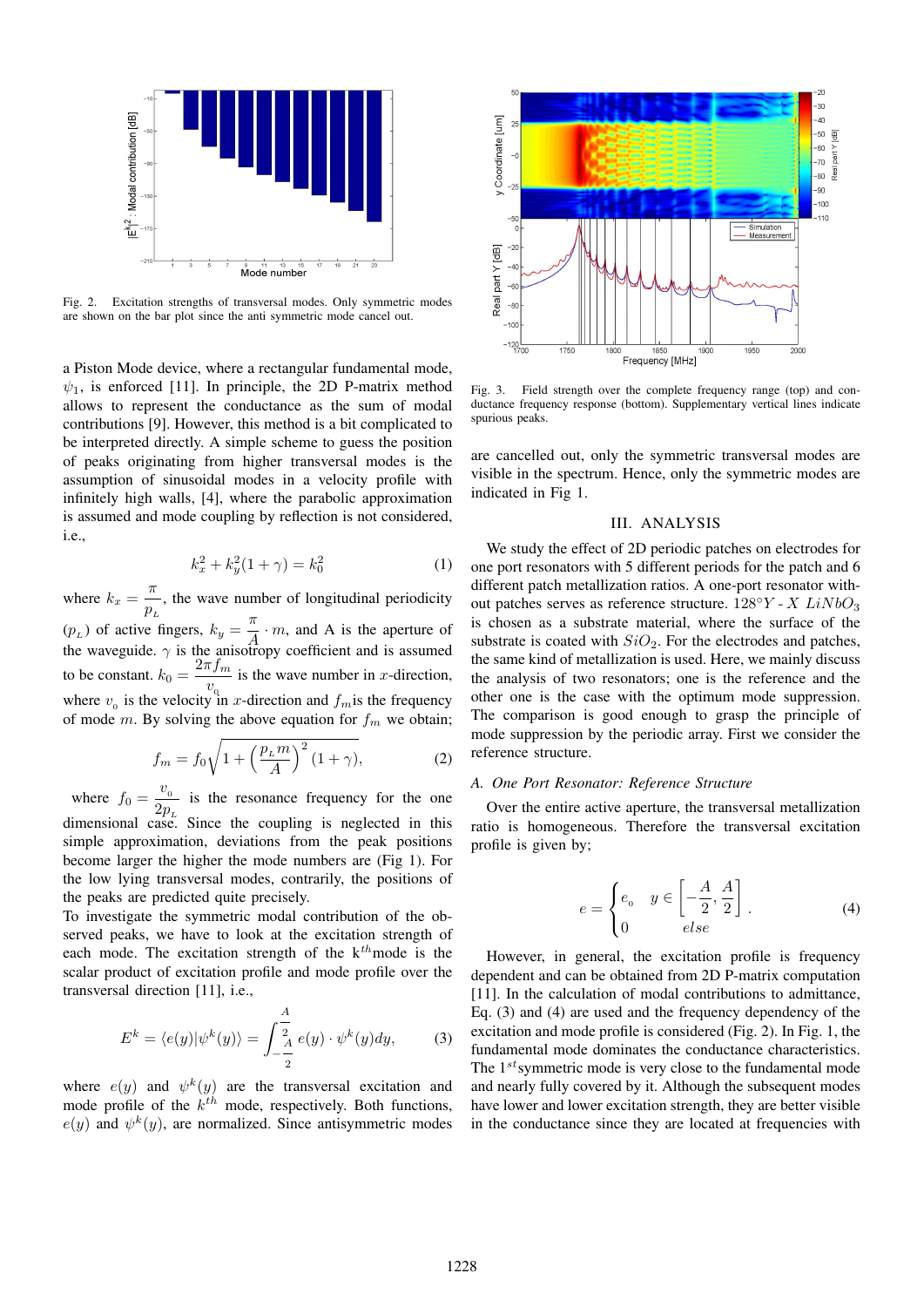

Fig. 4. Excitation profile of the structure with patches (blue) and the averaged excitation profile (green) of it, velocity profile (red), and the  $19^{th}$  mode profile (black). Each of them is scaled for ease of comparison.

lower conductance level of the fundamental mode.

On the other hand, the simulation based on the 2D P-matrix is capable to compute the field strength. In this model, a unit cell is defined with 2 strips, which then is infinitely cascaded taking into account reflection and diffraction [8], [9], [10]. The field strength over the complete frequency range is visualized in Fig. 3. Interestingly, in Fig. 3 top, the number of nodes in the field strength increases as the frequency increases. Spurious peaks are located at frequencies, where the number of nodes starts to change. Therefore Fig. 3 provides us with the insight of the responsible transversal mode for the peaks (Fig. 3 bottom).

## *B. Resonator with 2D Periodic Array*

We now turn to the investigation of a resonator with 11 patches in the active track region. The excitation profile of the resonator with the 2D periodic patches on the electrodes is no longer homogeneous over the entire transversal aperture unlike the reference resonator (Fig. 4 blue line). Therefore the excitation profile is given by

$$
e = \begin{cases} e_0 & y \in T \\ e_1 & y \in P \\ 0 & else \end{cases}
$$
 (5)

where  $T$  and  $P$  are the regular region and the region with patches, respectively. In addition, the velocity profile over the transversal aperture is also not homogeneous owing to the patches. As a result, the mode profile for the  $k^{th}$  mode is also changed. The contribution of the  $k^{th}$  transversal mode to the conductance is computed now by Eq. (3) using Eq. (5) and the new mode profile,  $\psi_D^{\bf k}(\bf{y})$  (Fig. 5 blue bars). In Fig. 5, the modal contribution by the  $2^{nd}$  and  $3^{rd}$  symmetric mode are similar to the ones on Fig. 2, respectively. In the frequency characteristics of the conductance these modes are fully covered by the fundamental mode and hardly visible in both cases (Fig. 3 and 6).

The decrease of the excitation strength from the  $5<sup>th</sup>$  symmetric mode to the  $11^{th}$  is larger than the one in Fig. 2, which means the spurious peaks are well suppressed in this region (Fig. 6 bottom). In Fig. 5, the modal contribution from



Fig. 5. Transversal modal contribution on spurious peaks. Computation results with the excitation profile of the structure with patches (blue bars) and with the averaged excitation profile (green bars) are plotted respectively.



Fig. 6. Field strength over the complete frequency range (top) and frequency response on conductance (bottom).

the 9<sup>th</sup> symmetric mode (17<sup>th</sup> mode) to the 12<sup>th</sup> symmetric mode  $(23^{rd}$  mode) is strongly increased so that the spurious peaks caused by these modes are observable in the frequency response of conductance (Fig. 6 bottom). Especially the peak on the  $19^{th}$  mode position is very strong in agreement with Fig. 5, where the modal contribution is large.

In Fig. 6 top unlike to Fig. 3 top, up to the resonance frequency of the  $15^{th}$  mode, no change in the field pattern is visible; rather the profile resembles the fundamental mode of the structure with patches. This is consistent with a reasonable mode suppression. The spurious peaks appear where the transitions to the next higher modes take place.

Nevertheless, it is still unclear whether the strong peaks are caused by the excitation profile or the modified mode profile. To identify the primary reason, the modal contribution is computed using the averaged excitation profile (Fig. 4 dotted green line), Eq. (6) instead of using Eq. (5),

$$
e = \begin{cases} e_{avg} = \frac{e_0 + e_1}{2} & y \in \mathbf{T} \text{ and } \mathbf{P} \\ 0 & else \end{cases}
$$
 (6)

where  $T$  and  $P$  are the regular region and the region with